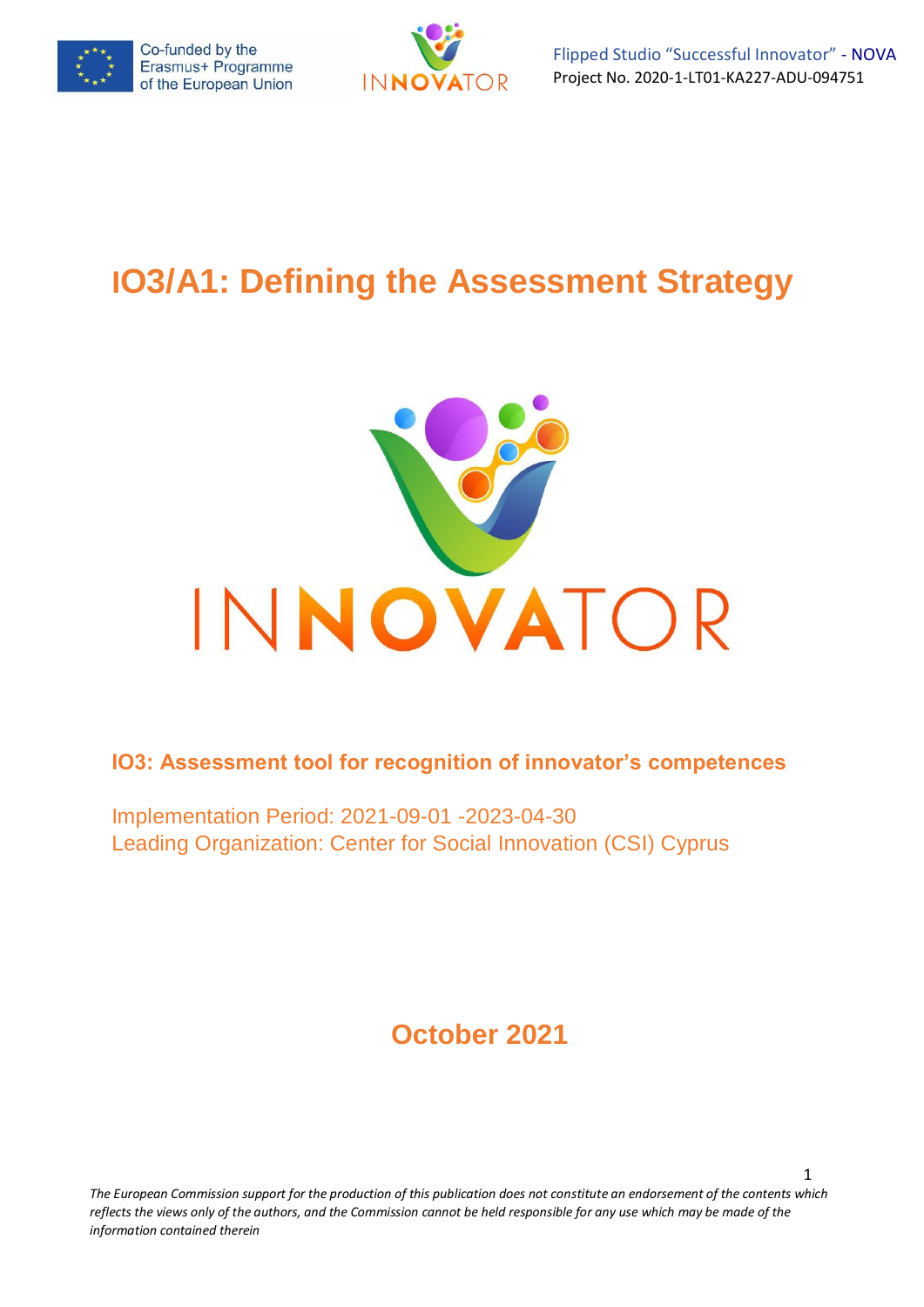



## Table of Contents

| Scope and Description of the Assessment Tool              |   |
|-----------------------------------------------------------|---|
| Structure of the Assessment Tool                          | 3 |
| Self-Assessment Test with Closed Questions                | 4 |
| Visual learner's presentation "My innovation idea in CCS" | 6 |
| <b>Results</b>                                            | 6 |
| Timeframe                                                 | 7 |

2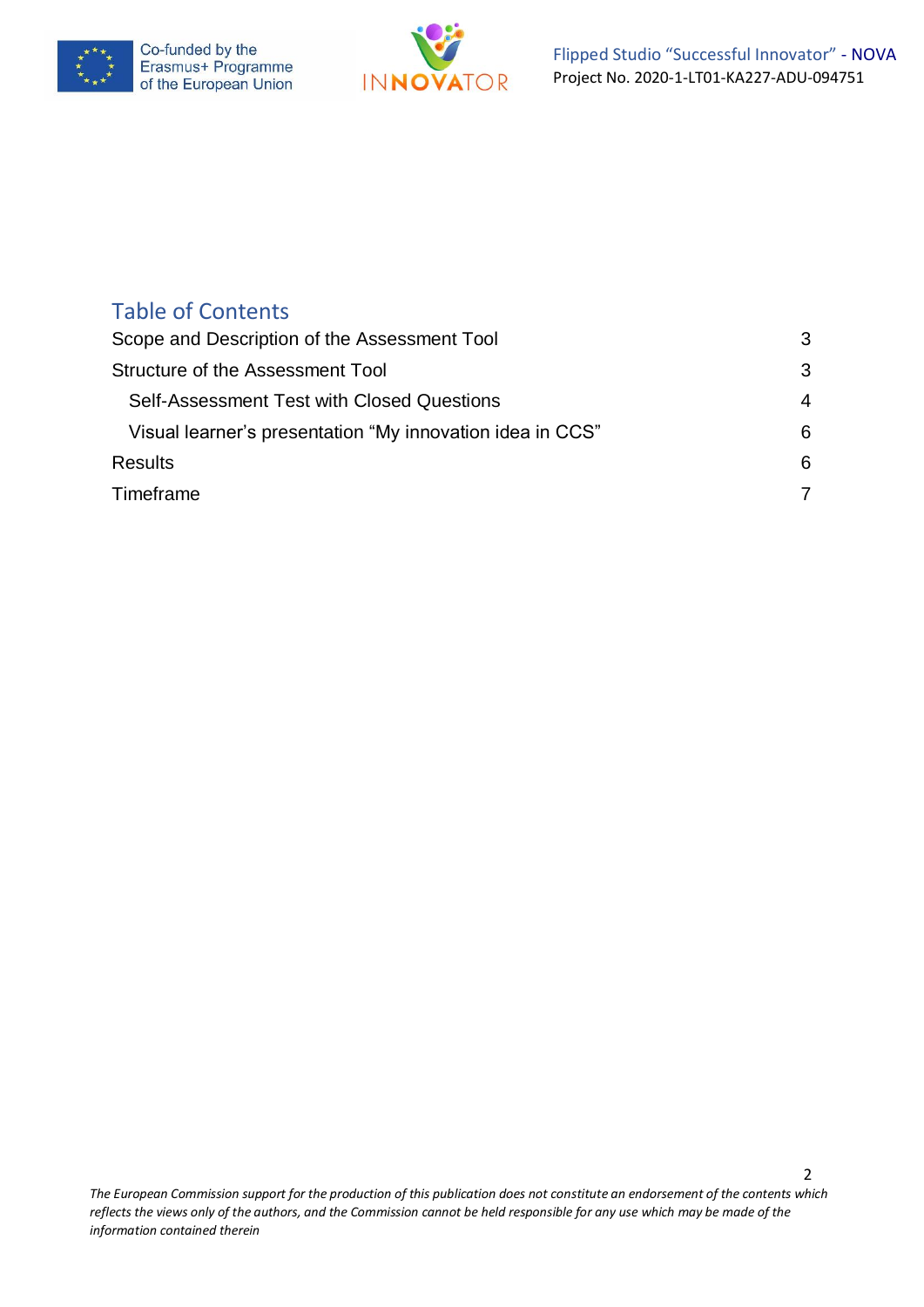



## <span id="page-2-0"></span>Scope and Description of the Assessment Tool

The aim of IO3 is **to develop the assessment tool to recognize the competences and skills of being a successful innovator**. This output corresponds to the project objectives: to develop an assessment tool to track the progress of adult learners to become the successful innovator in CCS.

The target group of IO3 is the **adult learners** willing to develop their sense of innovation in CCS in order to get employed, become self-employed or volunteers in the CCS.

IO3 promotes innovative solutions to improve recognition and support the validation of innovator's competences acquired through non-formal learning by using the assessment tool.

## <span id="page-2-1"></span>Structure of the Assessment Tool

During the implementation of IO2-The flipped studio "Successful innovator", learners will develop **five main competences:**

- 1. Culture awareness and expression
- 2. Entrepreneurship
- 3. Digital
- 4. Understanding of main components of innovations in CCS
- 5. Realizing of your innovative ideas in CCS

In order to develop the effective assessment tool, the competences and skills matrix is defined with **at least 4-5 skills corresponding to each of 5 competences, so, we expect to develop the Competences and skills matrix with at least 20-25 soft skills**.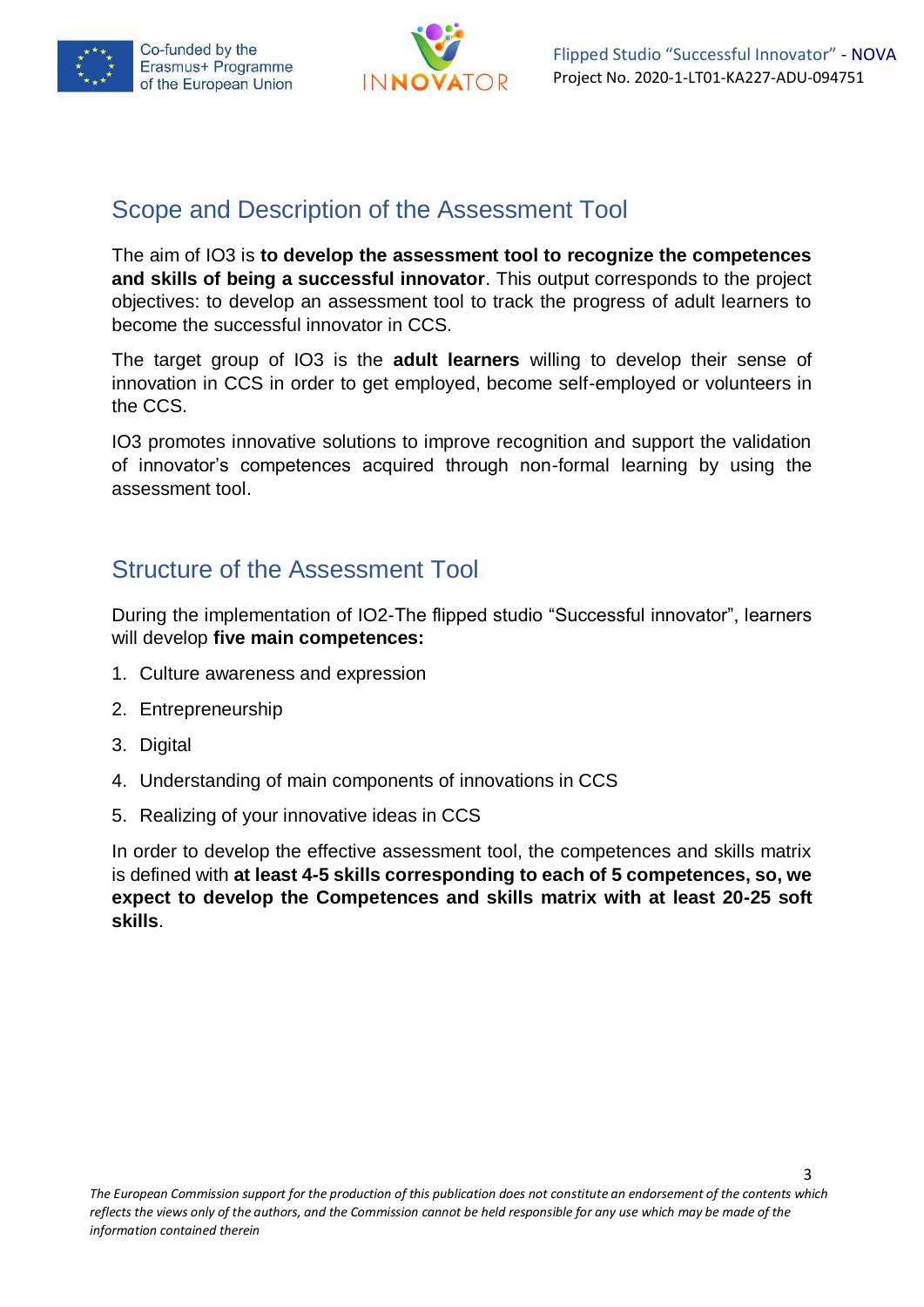



The Assessment Tool will then be divided into two Assessment Instruments:



### <span id="page-3-0"></span>Self-Assessment Test with Closed Questions

The self-assessment test covers all five competences (see above) and consists of **at least 40-50 closed questions** (two for each of the defined skills). This means that each partner organization will be responsible to develop 10 questions in total for the skills of the competence for which they have already worked on.

More precisely:

| <b>CPIP</b>  | 10 Questions on the competence: Understanding of main<br>components of innovations in CCS (2 questions for each skill) |
|--------------|------------------------------------------------------------------------------------------------------------------------|
| <b>CESIE</b> | 10 Questions on the competence: Culture awareness and<br>expression (2 questions for each skill)                       |
| K&C          | 10 Questions on the competence: Entrepreneurship (2 questions for<br>each skill)                                       |
| <b>SIF</b>   | 10 Questions on the competence: Digital (2 questions for each skill)                                                   |
| CSI          | 10 Questions on the competence: Realising your innovative ideas<br>in CCS (2 questions for each skill)                 |

Each question is provided with an explanation of the correct answers, thus, the selfassessment test has also the educational value.

Types of the questions:

- questions with single choice answers (2-5 answers)
- Statements (2-4 statements with one correct)

#### **After completion of each test an explanation is provided.**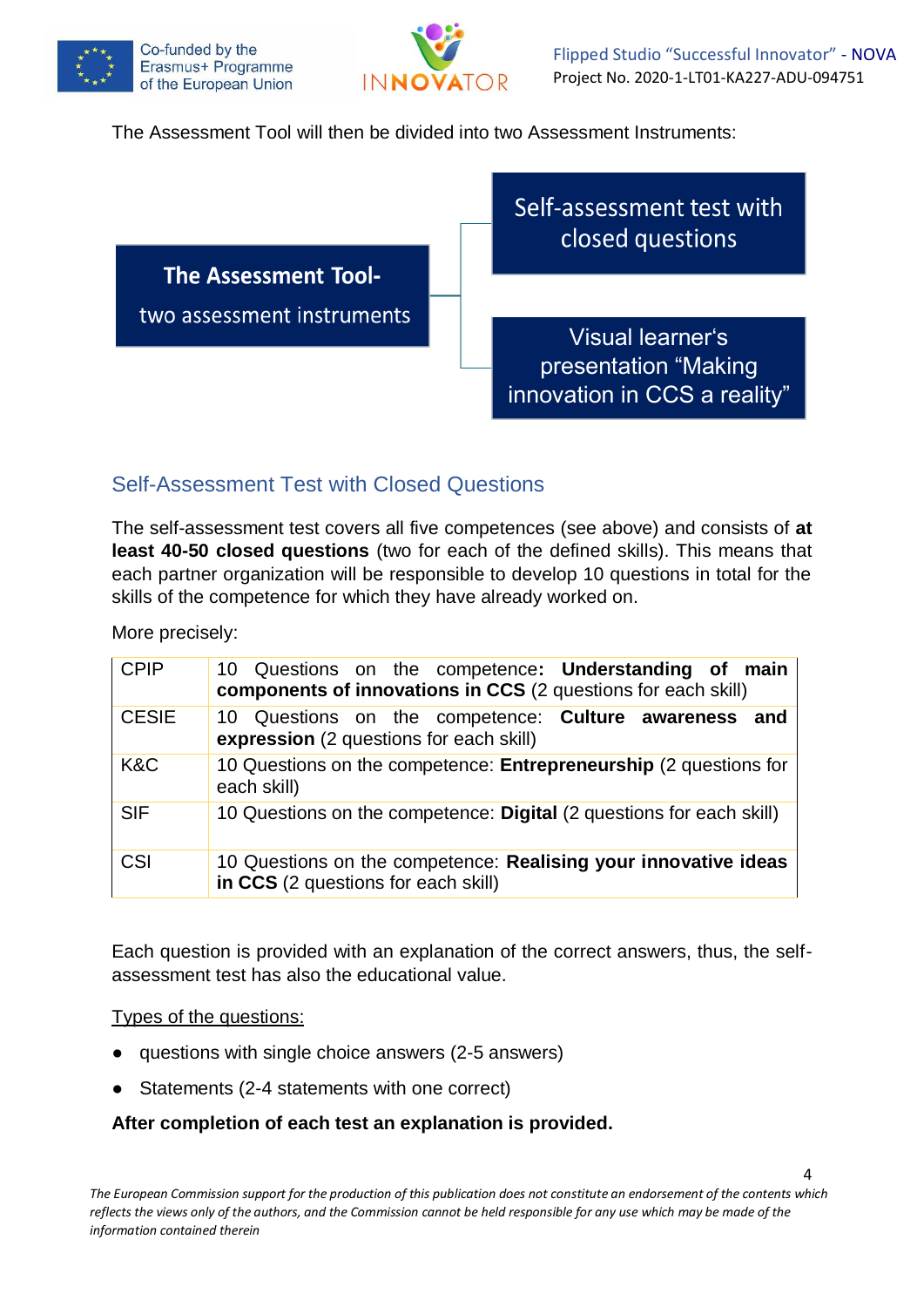



#### **To present the Questions please fill in the template:**

| <b>Question</b>           |  |
|---------------------------|--|
| <b>Answers/Statements</b> |  |
| <b>Correct Answer</b>     |  |
| <b>Explanation</b>        |  |
|                           |  |

The self-assessment test will provide an opportunity to motivate the target group of learners to learn as it will be used for **pre- and post-assessment** (before and after the training).

At the beginning of the training pathway submitted to learners as Flipped Studio "Successful Innovator", the learners will have an opportunity to assess the level of their skills coherent with five competences defined above, to get the score and to realize the knowledge' gaps. After the finishing of the course, the self-assessment test is fulfilled again, and if the score is up it shows the learners their progress. This method allows recognizing skills and competences in a clear and transparent way. Thus, the self-assessment test is used to evaluate the impact of the learning process.

| Expected Results: at least 85% of learners will increase their competences for |  |
|--------------------------------------------------------------------------------|--|
| at least 40% after the finalizing the flipped studio.                          |  |

| Total     | <b>Full Score</b> | Learner's score    |                     | $ $ Impact, % |
|-----------|-------------------|--------------------|---------------------|---------------|
| Questions |                   | Pre-<br>assessment | Post-<br>assessment |               |
| 50        | 50                | 20                 | 35                  | 42.8          |

The methodology of self-assessment tests is based on tracking the learners' achievements by getting scores for answering the set of the closed questions, coherent to the competences and skills of the successful innovator in CCS, in two stages: pre- and post-learning process.

The self-assessment tool is developed as OER (Open Educational Resource) and is openly accessible through the Moodle virtual learning environment.

5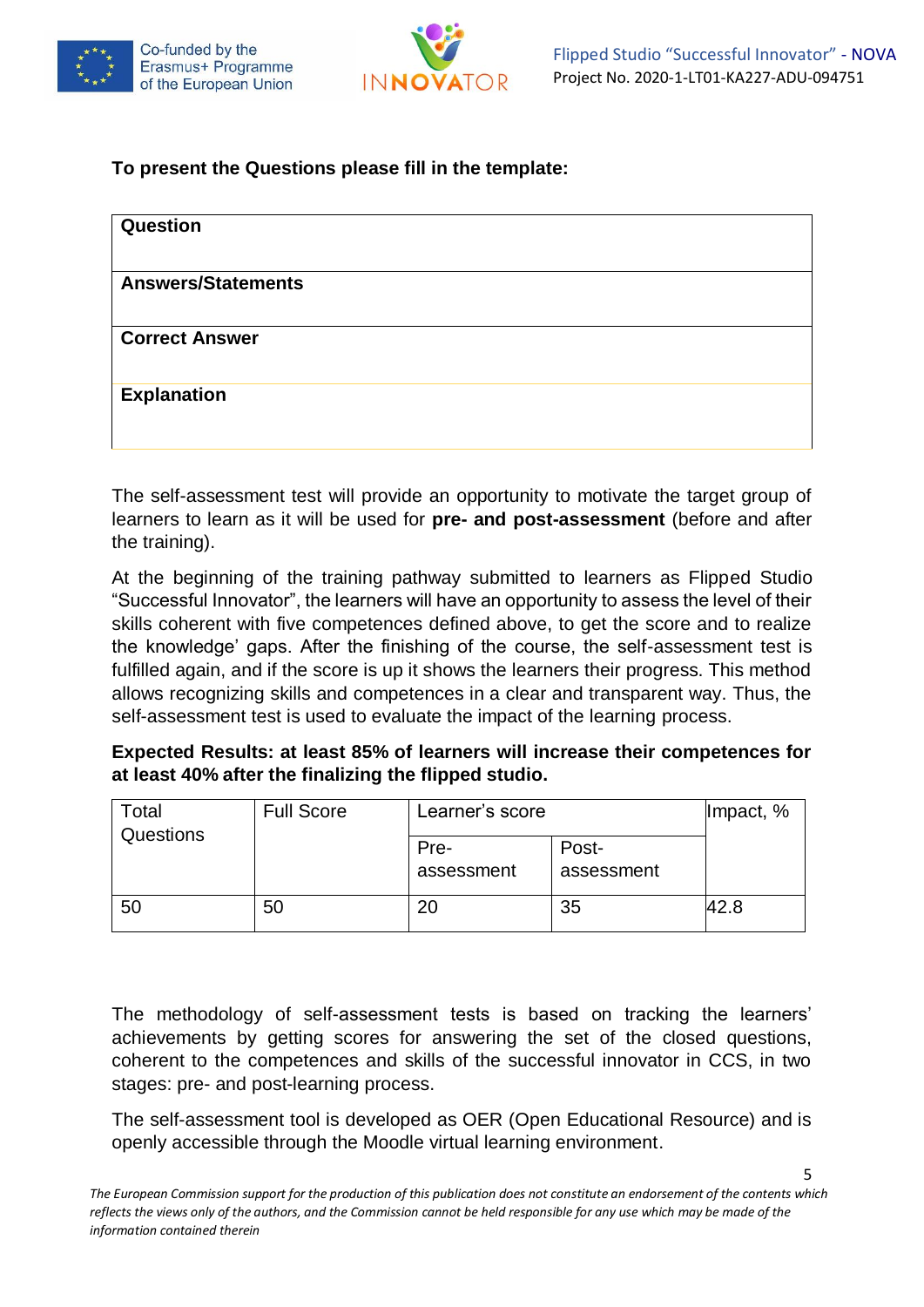



6

#### <span id="page-5-0"></span>Visual learner's presentation "My innovation idea in CCS"

The second Assessment Tool which will be created for IO3 is the "Visual learner's presentation "My innovation idea in CCS".

The learners who reach the expected self-assessment results (at least 80% of correctly answered questions) are invited to prepare the **visual presentation "My innovation idea in CCS".**

This part of the assessment recognises the learners' competence to realise their innovative ideas in CCS and make further actions.

The methodology of the second part of the assessment tool (visual presentation by learners "My innovation idea in CCS") is based on **mind-mapping method**, which proves itself as a powerful tool to track learner's achievements in creativity, in innovative idea generations and in improving the visualization of learner's ideas and concepts.

To implement this part of the assessment, the instructions will be developed by the partnership, presented on a virtual learning environment and adult educators will use them during facilitated workshops "Making innovation in CCS a reality" as well.

Following these instructions, the learners develop mind-map to express their innovative ideas in CCS and the future steps to be done.

The learners, following the instructions and using suggested by the facilitator a visual thinking tool (like Google Jamboard: collaborative digital whiteboard), **present the developed mind-map to the adult educator and the group of learners and have the possibility to express their innovative ideas in CCS** and the future steps to be done.

The following features of visual presentation are evaluated (rating from 1 to 10) by the facilitator:

- $\triangleright$  Innovativeness of the presented idea
- $\triangleright$  Clarity of the innovative idea
- $\triangleright$  Steps of the idea realisation
- $\triangleright$  Use of digital elements

The maximum score that the learner can get is 40 points, however the passing rate of the visual presentation is 32 points in total.

## <span id="page-5-1"></span>**Results**

After successfully completing the post-assessment test and presenting their Mind Maps, the learners get the **digital badge "Successful Innovator in CCS".**